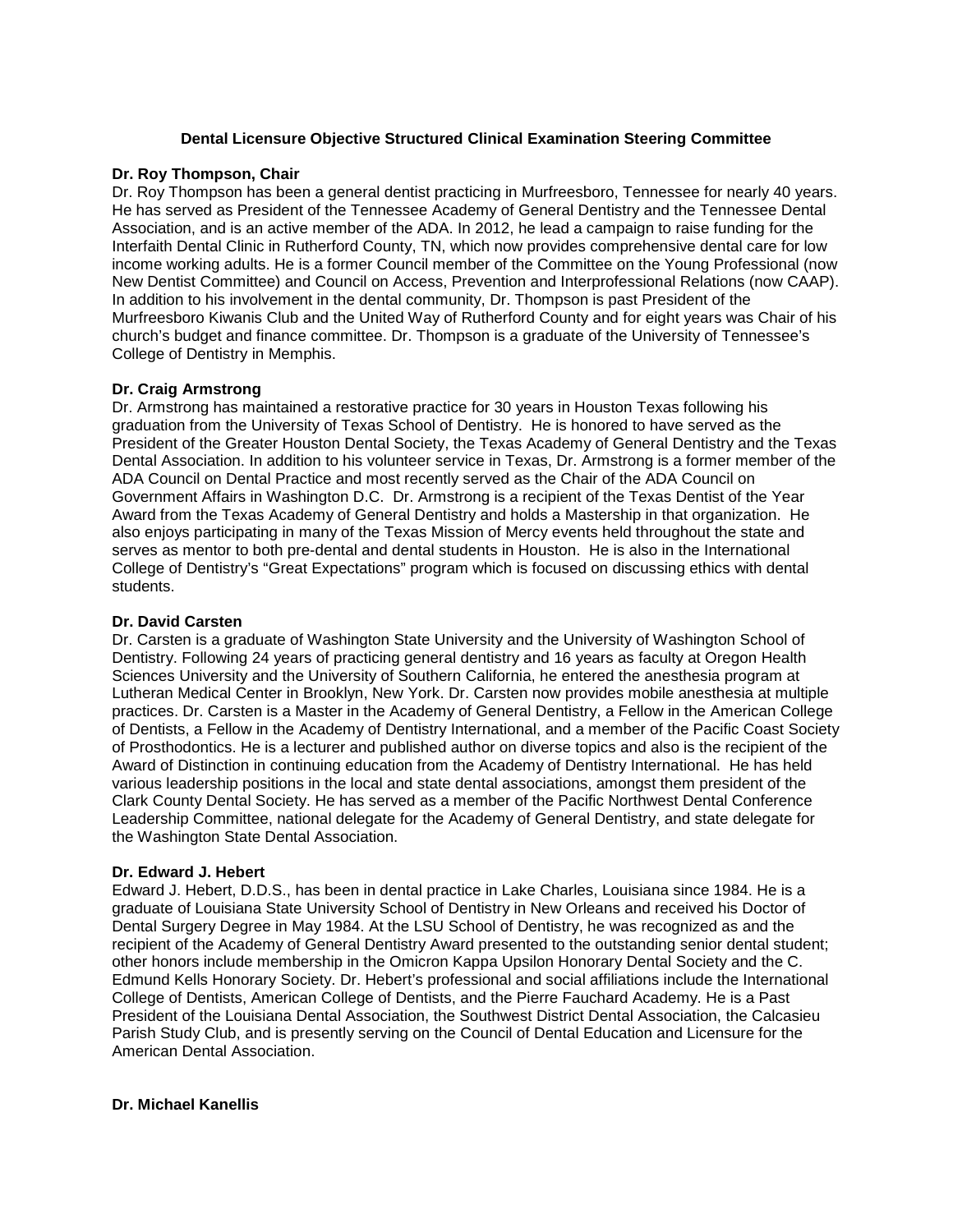Dr. Michael Kanellis is Associate Dean for Patient Care at the University of Iowa College of Dentistry. Prior to his appointment to this position in March 2005, he was Professor and Chair of the Department of Pediatric Dentistry, also at the University of Iowa. Dr. Kanellis holds three advanced degrees from the University of Iowa including Doctor of Dental Surgery (1979), MS in Pediatric Dentistry (1982) and MS in Dental Public Health (1995). Dr. Kanellis spent thirteen years in private practice before joining the faculty at the University of Iowa on a full time basis in 1994.

## **Dr. Cataldo Leone, JCNDE Chair**

Dr. Cataldo Leone is professor of Periodontology and associate dean for academic affairs at Boston University Henry M. Goldman School of Dental Medicine. He also maintains a hospital appointment at Boston Medical Center. Dr. Leone was awarded a D.M.D. from the University of Pittsburgh in 1983, and holds a certificate in Periodontology and a Doctor of Medical Sciences in Oral Biology degree from Harvard University.

## **Dr. Frank W. Licari**

Dr. Frank W. Licari is dean of Roseman University College of Dental Medicine-South Jordan and has over 20 years of experience as an educator. Previously, he served as associate dean for academic affairs and professor at Midwestern University College of Dental Medicine in Downers Grove, Ill., and has also held several leadership positions at the University of Illinois at Chicago College of Dentistry and Marquette University School of Dentistry. As an international consultant, Dr. Licari has worked with over 50 dental schools on curriculum, student competency, accreditation, and faculty development. Dr. Licari holds three advanced degrees from the University of Illinois at Chicago, including Doctor of Dental Surgery, Master in Public Health, and Master in Business Administration. He is a member of the ADA, ADEA, the American Association of Public Health Dentistry, and the Chicago Dental Society, and has been recognized with the Pierre Fauchard Certificate of Merit, memberships in Delta Omega and Omicron Kappa Upsilon, and fellowships with the American College of Dentists and the International College of Dentists.

## **Dr. Prabu Raman**

Dr. Prabu Raman has practiced dentistry in Kansas City since 1983. He is an alumnus of William Jewell College, UMKC – School of Dentistry and The Las Vegas Institute of Advanced Dental Studies. He has achieved Mastership status of The International College of Cranio Mandibular Orthopedics & Mastership of Las Vegas Institute of Advanced Dental Studies. He is also a Fellow of American College of Dentists & a Fellow of Pierre Fauchard Academy. Dr. Raman currently serves as President of the Missouri Dental Association, as a delegate to the ADA House of Delegates, Member of the ADA Council on Dental Education and Licensure, and Chair of Recognition of Dental Specialties and Interest Areas in General Dentistry Committee. He is also the Vice President of the International College of Cranio Mandibular Orthopedics (ICCMO), Past President of the International Association for Comprehensive Aesthetics (IACA), and past President of Greater Kansas City Dental Society. He is also a member of the International Association for Orthodontics (IAO), American Academy of Craniofacial Pain (AACP), and the American Academy of Sleep Medicine (AASM).

#### **Dr. William Robinson**

Dr. Robinson, chair of the JCNDE Committee on Administration, is a dentist in Florida who has served as chair of the Florida Board of Dentistry. He is a fellow of the American College of Dentists and served as chair of the ethics committee, where he contributed to "An Ethics Handbook for Dentists." He is a fellow of the Pierre Fauchard Academy and the International College of Dentists, where he served as international councilor. He graduated cum laude with a D.D.S. from the University of Tennessee College of Dentistry and received the Life Achievement Award from both the Hillsborough County Dental Association and the West Coast Dental Association.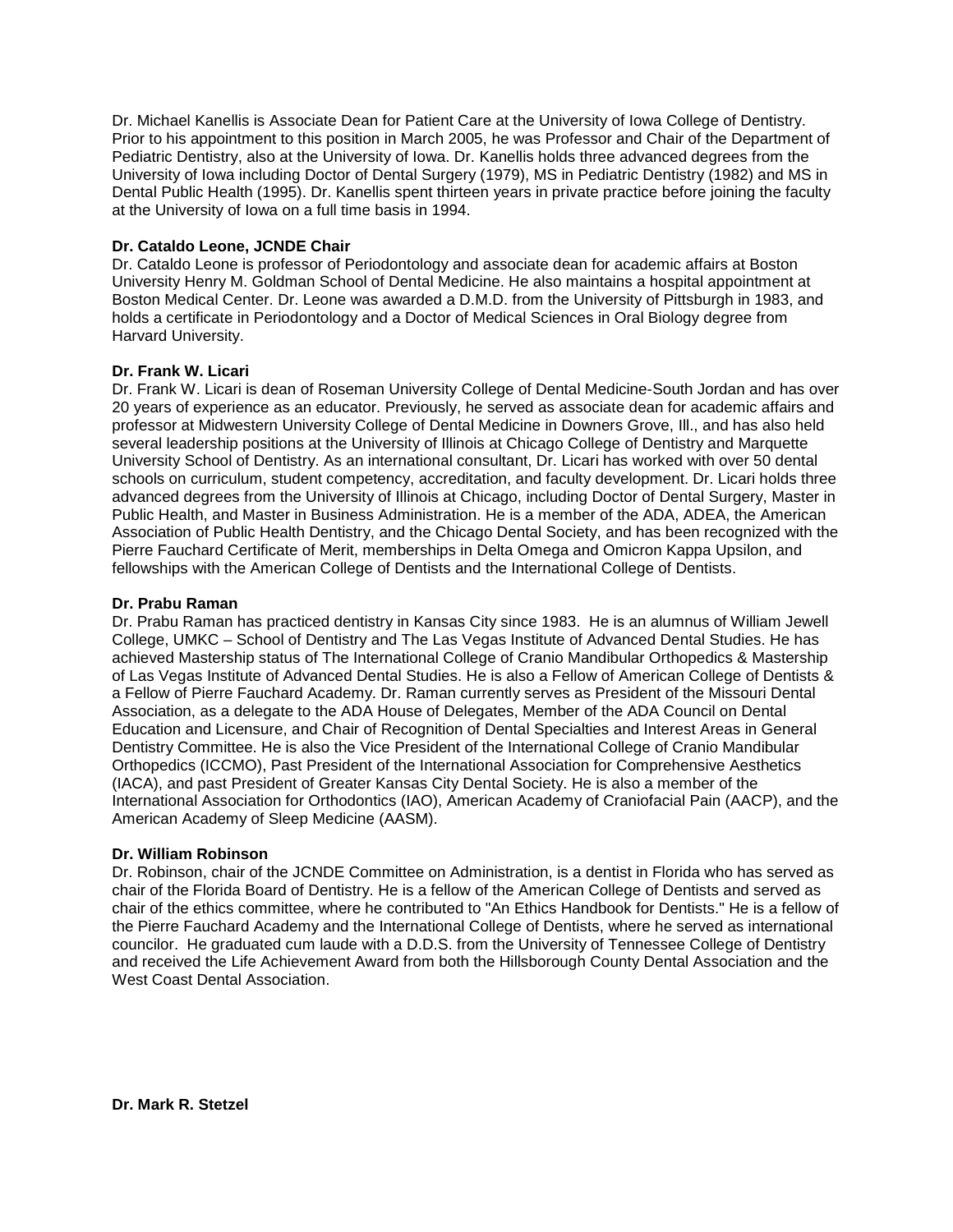Dr. Stetzel is a full-time general practitioner known for his exceptional clinical skills, and has practiced more than 30 years in a fee-for-service setting. Dr. Stetzel earned his doctorate degree from Indiana University School of Dentistry in 1984. He is a Past President of the Indiana Dental Association and the Indiana State Board of Dentistry. Dr. Stetzel has served the ADA as a Delegate and Reference committee member as well as a member of the ADA Council on Dental Benefits. Additionally, Dr. Stetzel has served on the ADA Antitrust Task Force and is a fellow in the AGD, American College of Dentistry, the International College of Dentistry, the Pierre Fauchard Academy, and the International Academy of Oral Implantology.